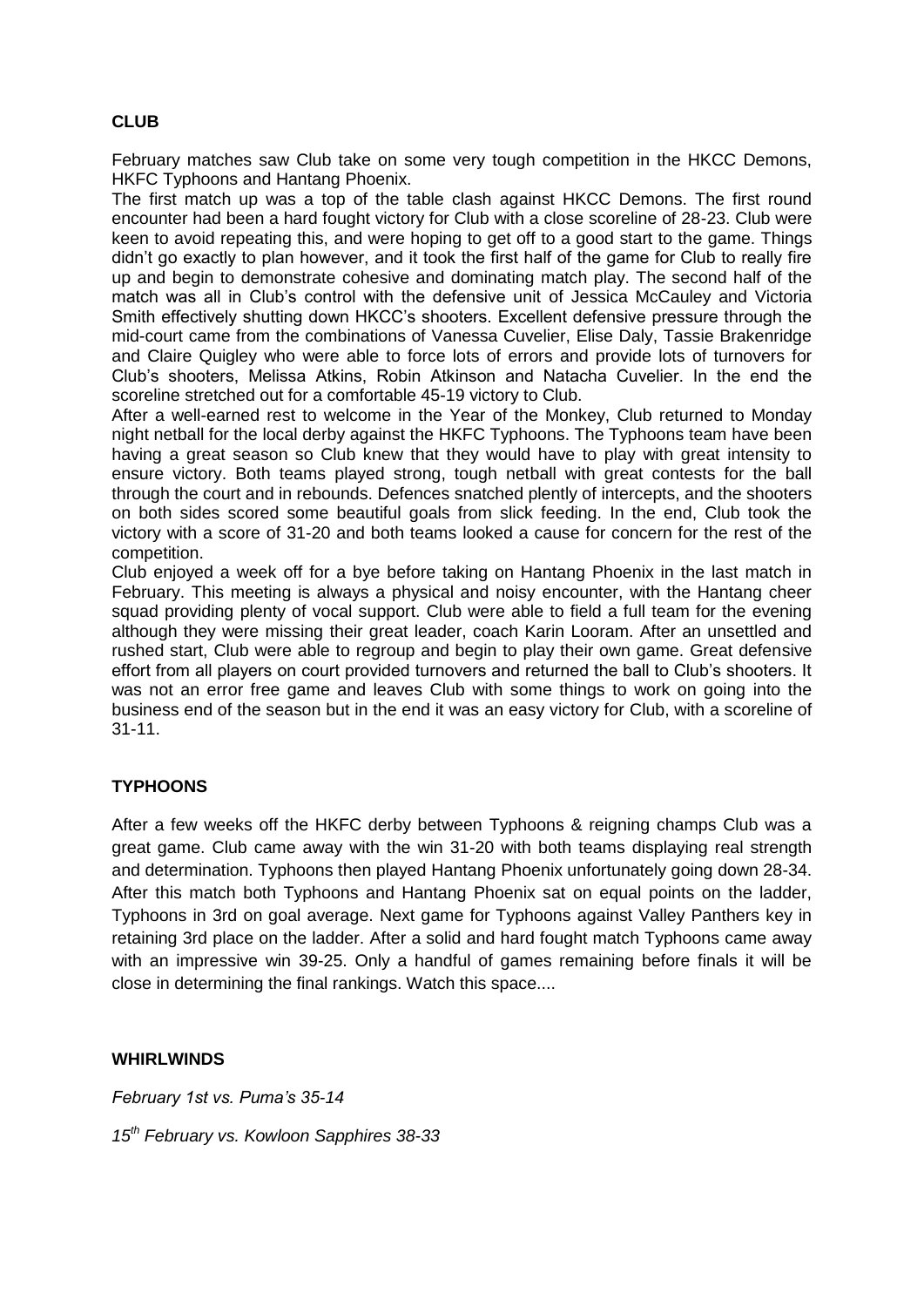This top of the table rematch was always going to be a close and entertaining game. After being surprised in round one by the physicality of Sapphires, Whirlies approached this game with determination and a clear strategy in mind (as well as two **solid** umpires). The game started off as expected with both teams goal for goal throughout the first quarter. The Whirlies shooters both had their eye in and continued to shoot tremendously throughout the rest of the half. Up by 1 at half time the team bought on fresh legs to help run the sapphires ragged. During the third quarter the defence upped the intensity and managed to turn over a few centres to lead by 3 at three quarter time. Throughout the fourth quarter Whirlies showed consistency in attack and were able to capitalise on a few turnovers in the defence quarter eventually closing out the game with a 38-33 win over the Sapphires. After two close games against the Sapphires it is without a doubt that the Division 2 final series is going to come down to the wire!

# *22nd February vs. Giants 32-18*

The game this week was all about pace. Watching the giants play netball is like watching a game on fast forward. The speed of the game seemed to catch Whirlies by surprise and meant that they got off to a bit of a shaky start. With the score even at quarter time Ronnie gave the team some solid advice "slow it down, play your game". Whilst this advice seemed to be received by a number of bamboozled Whirlies faces, it worked. Throughout the next two quarters Whirlies played as a team and calmly fed the ball up the court after winning turnovers in defence. At three quarter time Whirlies had pulled away slightly from the giants which meant the team could try the new combinations they had been working on in training. Noteable mention to Sue who played with 100% intensity throughout the game and worked hard to chase after every ball. The giants have improved out of sight since round one and are a good reminder that Whirlies need to continually work on new and existing combinations coming into the finals.

# *29th February vs. HKCC Griffins 40-30*

As per Katy Chandler's suggestion last time we met the Griffins that a boozy Whirlies social was required to fix all our problems, the team forewent training prior to this game to participate in the Netball Division's Amazing Race Social. Thankfully everyone survived the curry & beer sculling, however Whirlies still went into this game with a slightly depleted squad. Fortunately, the Griffins were even worse off and took to the court with only 6 players. A continuously consistent Griffins team shot phenomenally and held most of their centres throughout the game despite being down a player. The free player seemed to throw Whirlies to begin with and they struggled to capitalise on the extra space. Throughout the game though Whirlies capitalised on loose balls and double marked Griffins players wherever possible to finish the game with a decent win. Takeaways from today's game extra players off the court (especially those holding the scoreboard) can influence the scoreline just as much as those on the court.

# **TORNADOES**

#### *15th February*:

After the return from the CNY break, Tornadoes took on Valley Cougars. We were lucky enough to have Minal back from Singapore to show us she hasn't forgotten her skills. The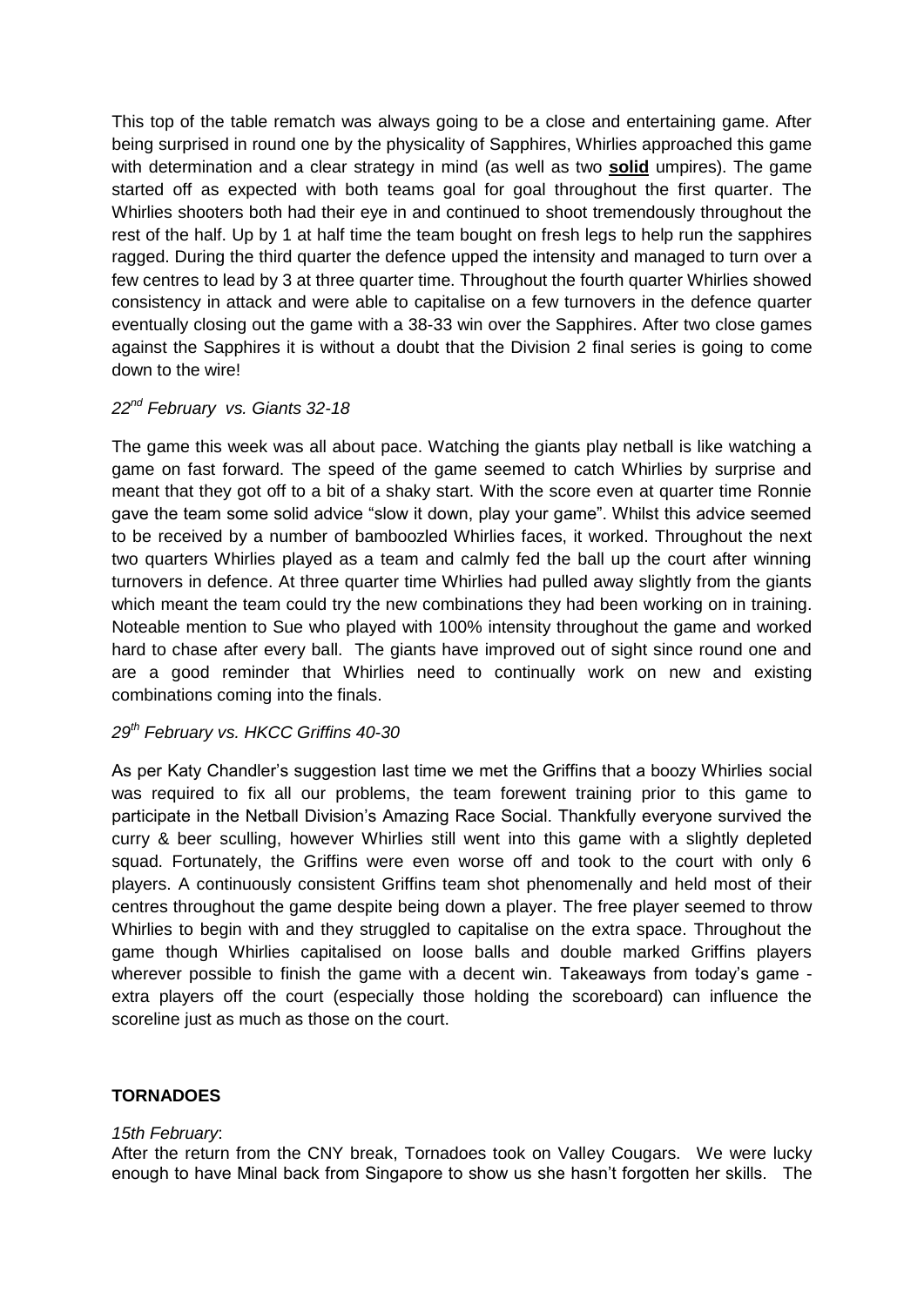match was close all evening with scores at the breaks of 7-6, 16-16 and 25-24 and final result of 33-32 for a 1 point win for Tornadoes. The Cougars were strong all evening with some great intercepts in all areas of the court. Tornadoes however effectively used the available space, made some clean hard passes and applied strong defensive pressure to ensure there were the sufficient turnovers to result in a 1 point win. Final result 33-32. Go Tornadoes!!

#### *22nd February:*

There was rainy weather on 22nd February, the night the HKFC Tornadoes played HKU Knights at the Aberdeen Outdoor Courts. The condition of the court was far from ideal as the rainy weather throughout the day created a very slippery floor which was covered in puddles of water! Tornadoes had a slow start against HKU Knights with the first quarter ending at 3- 6, second quarter at 9-10 and third quarter at 13-17. This was mainly due to the wet ball as it constantly slipped out of our possession. In the fourth quarter, Tornadoes were able to close the 4 point gap and ended the match with a 24-24 draw. Throughout the game, Kylie was absolutely fearless and was able to do clear changes of direction without hesitation despite the wet surface. Cheers to Tornado for a great comeback in the last quarter which showed that we definitely had the capacity to win!

# **HURRICANES**

#### *February 24th 2016*

The Hurricanes headed into this game unsure and with some nerves, the last time we played against the Kowloon Diamonds, was a very tough match (considering we only had seven players) that resulted in a draw. This time, the Hurricanes were able to come away from this match with a win, having doubled the Hurricane's score!

The first quarter allowed the Hurricanes to pull away with a sure lead, with amazing courtplay and focus we were able to score 11 points in this quarter and the Diamonds could only manage to score one.

The second quarter carried on the consistency from the first, again we only allowed the Diamonds to get away with one point. In this quarter we managed to get six points. Ending the quarter with the score 17-2 for us.

After halftime we made some changes onto the court and we were successful in settling the play. The Diamonds were able to score a few more goals in this quarter, although we still won this quarter. The final score after this quarter was 25-8.

In the final quarter, we were able to protect our lead. Our amazing defense only allowed their shooters to get one shot. The final score was 30-9, one of the greatest wins yet for the Hurricanes!

#### *February 22nd 2016*

The hurricanes went into this week's game nervous as due to Chinese New Year they hadn't trained together for a week. The Hurricanes played against the Valley Leopards, who they just beat last time they met. However, the team started strong, managing to pull away from the Leopards, winning the quarter 7-4.

The hurricanes made no changes and kept pressing on during the second quarter, winning the quarter 15-9. In the third quarter, changes were made and some fresh legs came on!